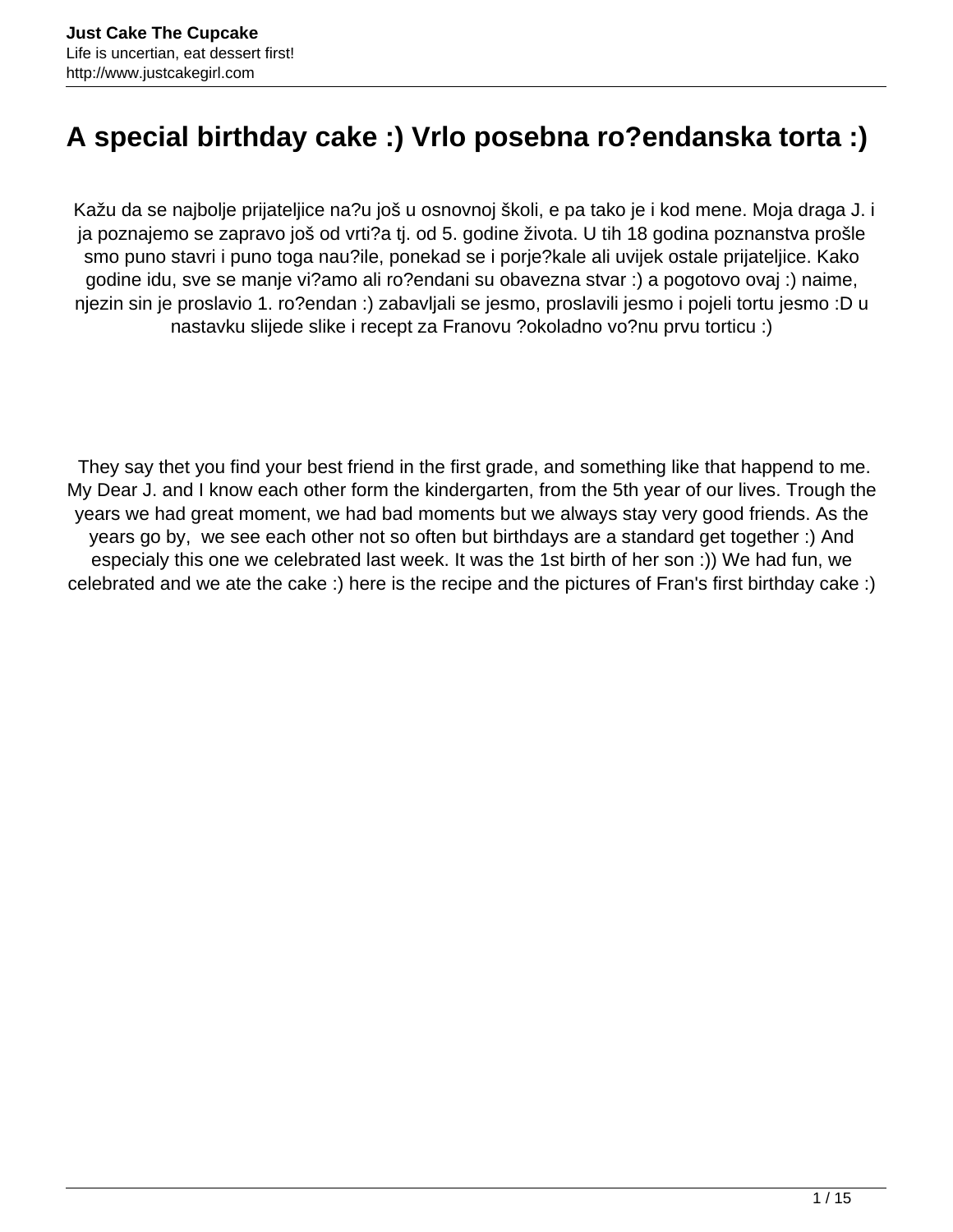

Fran's Bumba Birthday cake :))

Sastojci: Ingredients :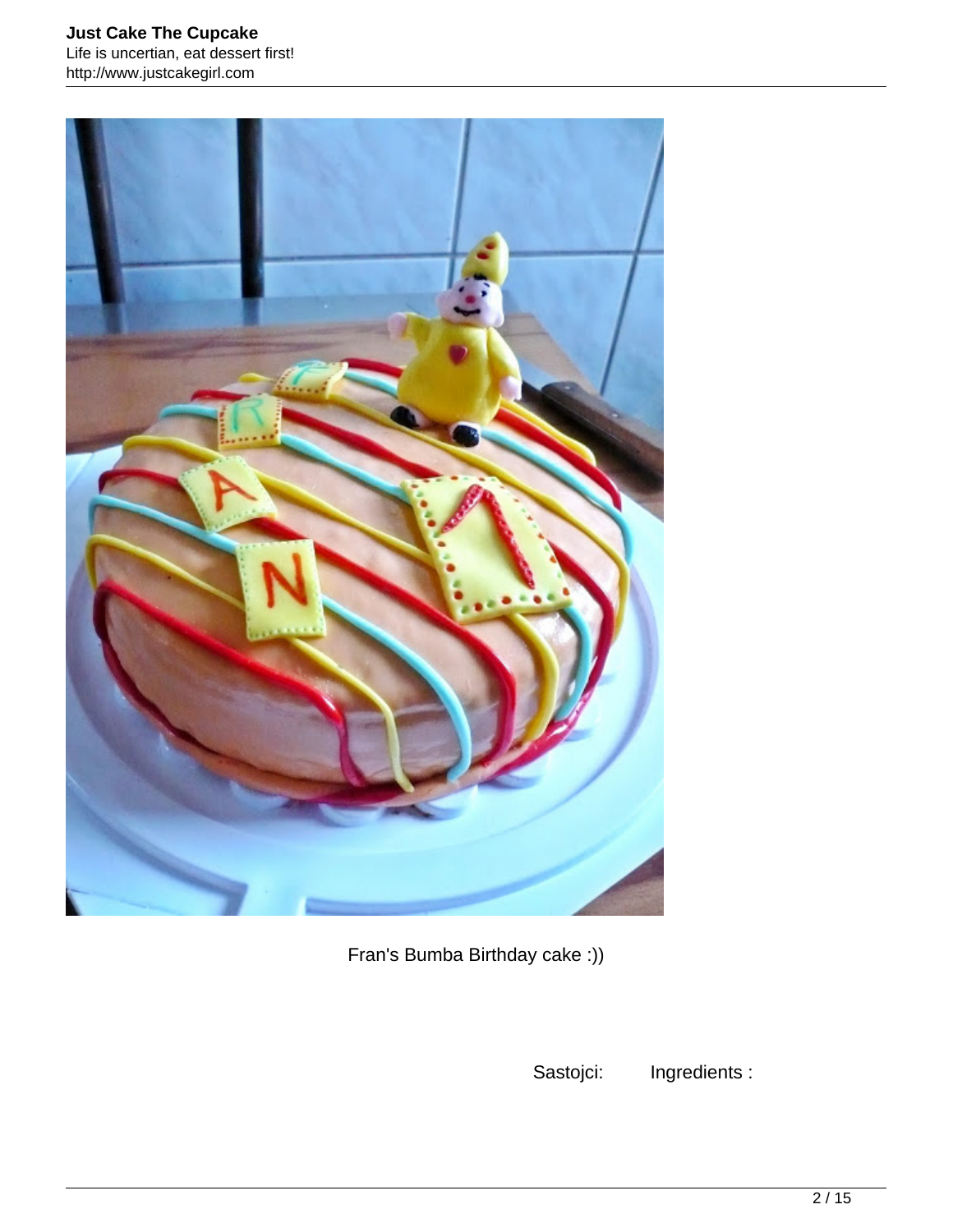| Biskvit:                                 | Cake:                                |
|------------------------------------------|--------------------------------------|
|                                          |                                      |
| 5 jaja                                   | 5 eggs                               |
| 120 g še?era                             | 120 g sugar                          |
| 1 vanilin še?er                          | 1 vanilla sugar                      |
| prstohvat soli                           | pinch of salt                        |
| 120 g brašna                             | 120 g flour                          |
| 1 žli?ica praška za pecivo<br>30 g kakaa | 1 tsp baking powder<br>30 g of cocoa |
|                                          |                                      |
|                                          |                                      |
| Crni Mousse:                             | <b>Black Mousse:</b>                 |
|                                          |                                      |
| 160 g mlije?ne ?okolade                  | 160 g milk chocolate                 |
| 150 ml slatkog vrhnja                    | 150 ml cream                         |
| 1 jaje                                   | 1 egg                                |
| 1 ?ajna žli?ica vode                     | 1 tsp water                          |
|                                          |                                      |
| 200 g malina                             | 200 g raspberries                    |
| 200 g breskve                            | 200 g peaches                        |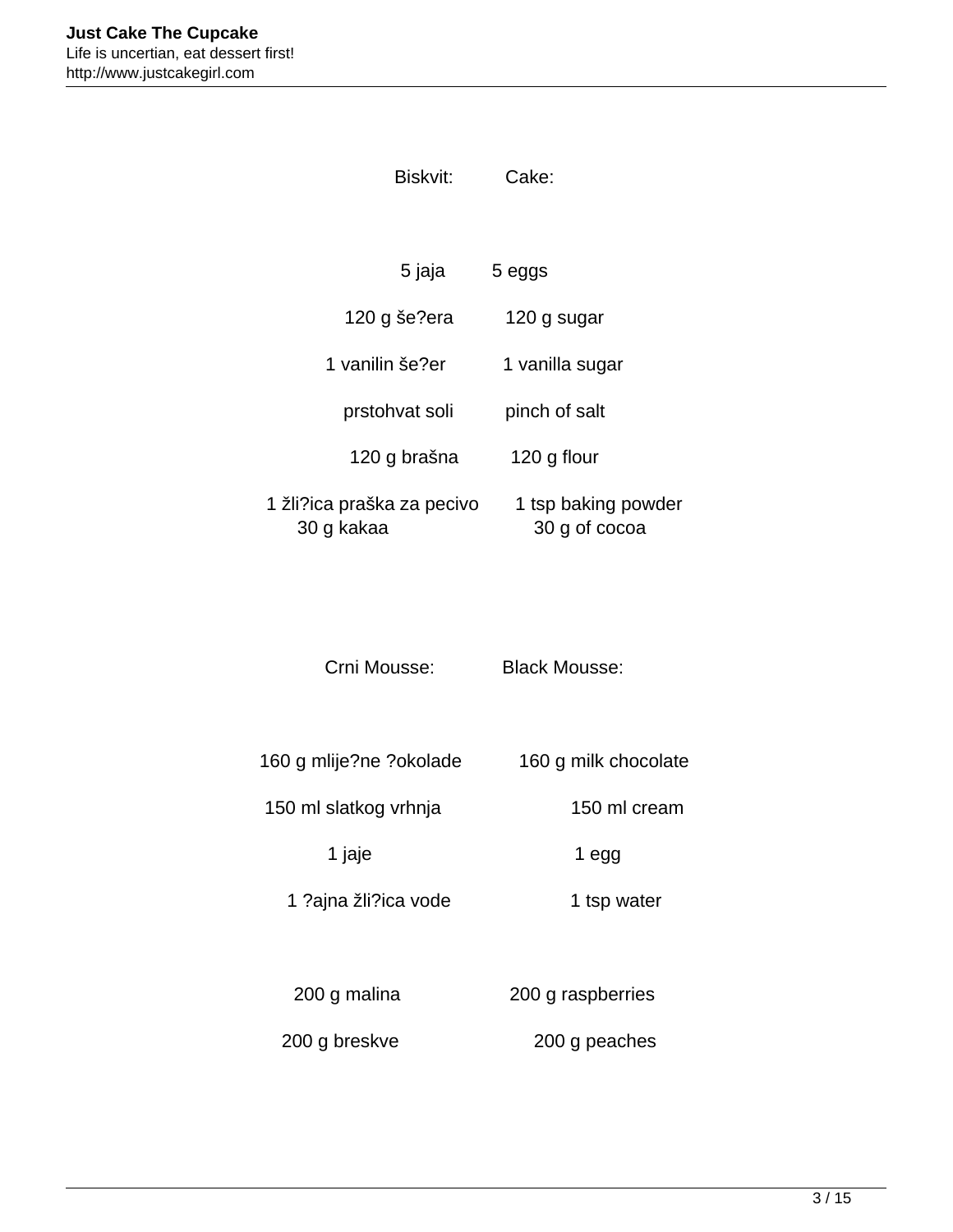1 kg fondana 1 kg fondant

3 žlice marmelade 3 tbs jam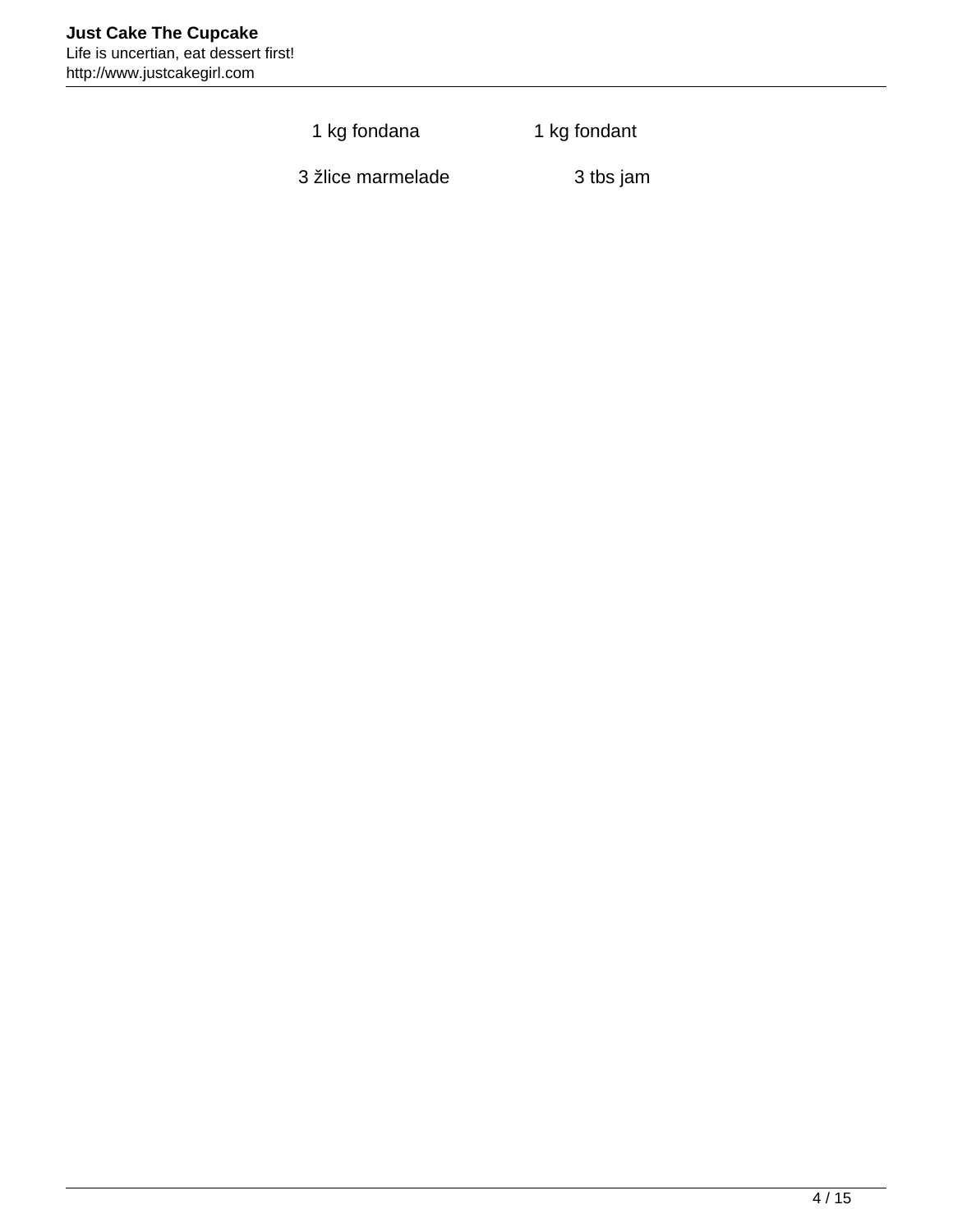

**Za biskvit** : jaja, še?er, vanilin še?er, malo soli pjenasto izmiksati dok ne postane bijela pjena te u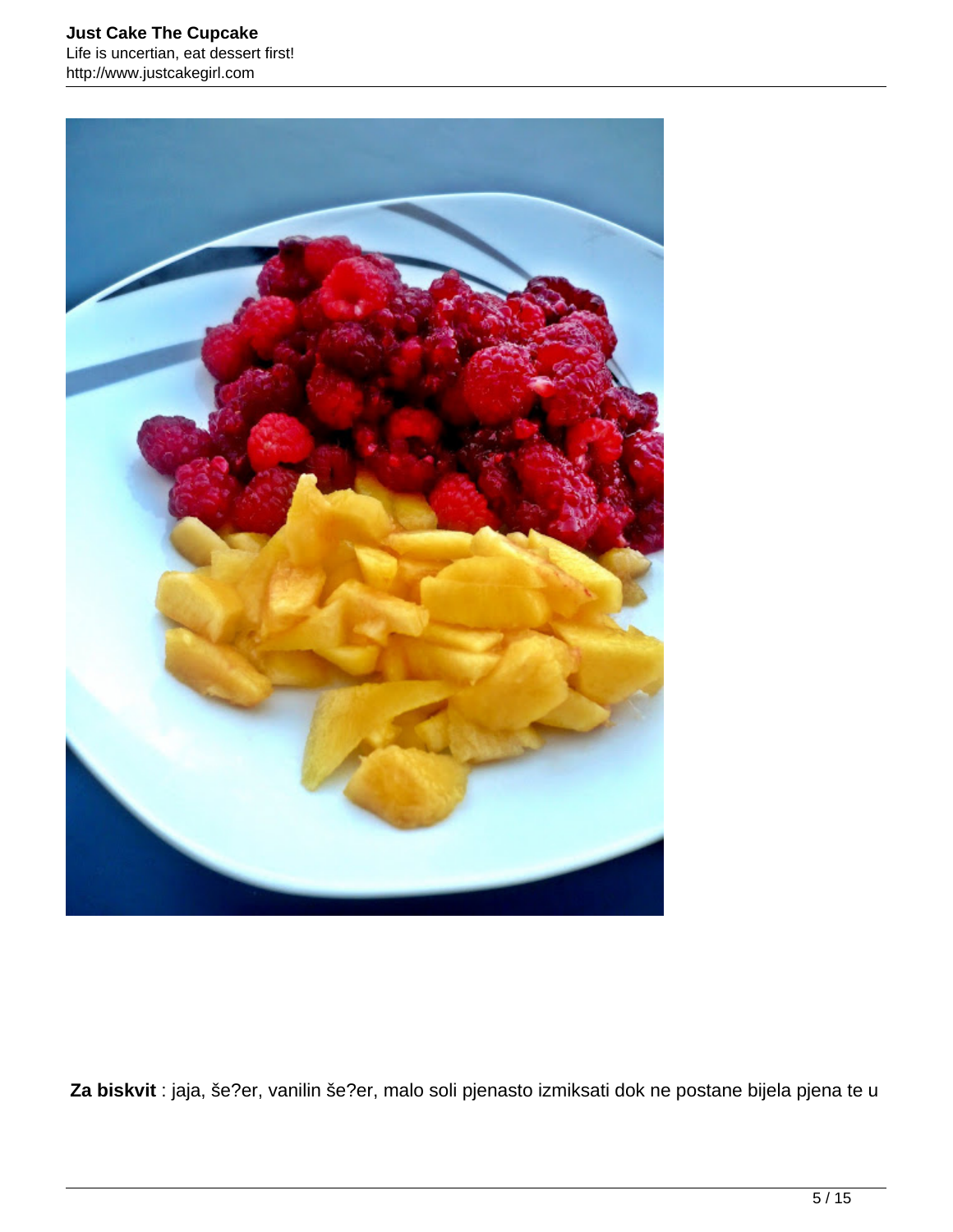to laganim pokretima rukom umiješati prosijano brašno i prašak za pecivo i kakao. Pe?i 20 minuta u kalupu od 26 cm na temperaturi od 180 stupnjeva. **I sve to 2 puta!!**

**For the cake** : eggs, sugar, vanilla sugar and a pinch of salt mix until it becomes a white foam and then gently fold in with a wooden spoon sifted flour with the baking powder and cocoa powder. Bake it in a 26 cm round mold for 20 minutes on 180 degrees. **And do all that twice!**

**Za mousse** : ?okoladu rastopiti na pari, dodati joj jaje i ?ajnu žlicu vode i tu?i mikserom dok ne postane pjenasto. Zatim odmaknuti sa vatre i dalje tu?i dok se ne ohladi. Ako stavite u posudu sa hladnom vodom brže ?e se ohladiti! Slatko vrhnje istu?i u šlag i dodati ga zajedno sa rumom ?okoladi.

**For the mouss** : Melt the chocolate on a steam bath, add the egg and the tsp of water and mix until it becomes fluffy. Remove from the heath and put the ho bowl in a bowl of cold water and mix until it gets cold. Mix the cream and together with the rum add it to the chocolate.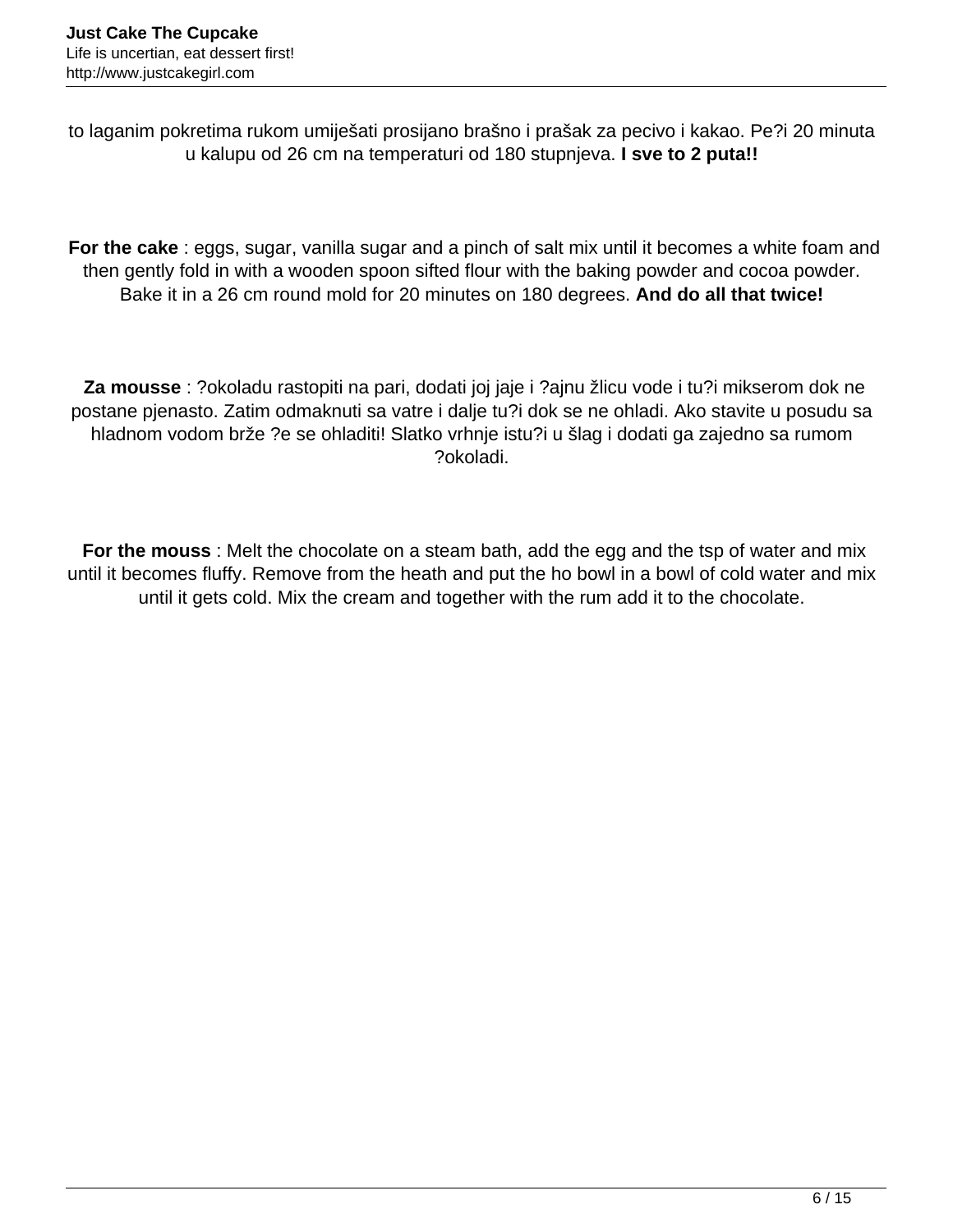

**Sastavljanje torte** : sa biskvita ukloniti mrvice i ako treba malo ga zarezati a bude ravan te ga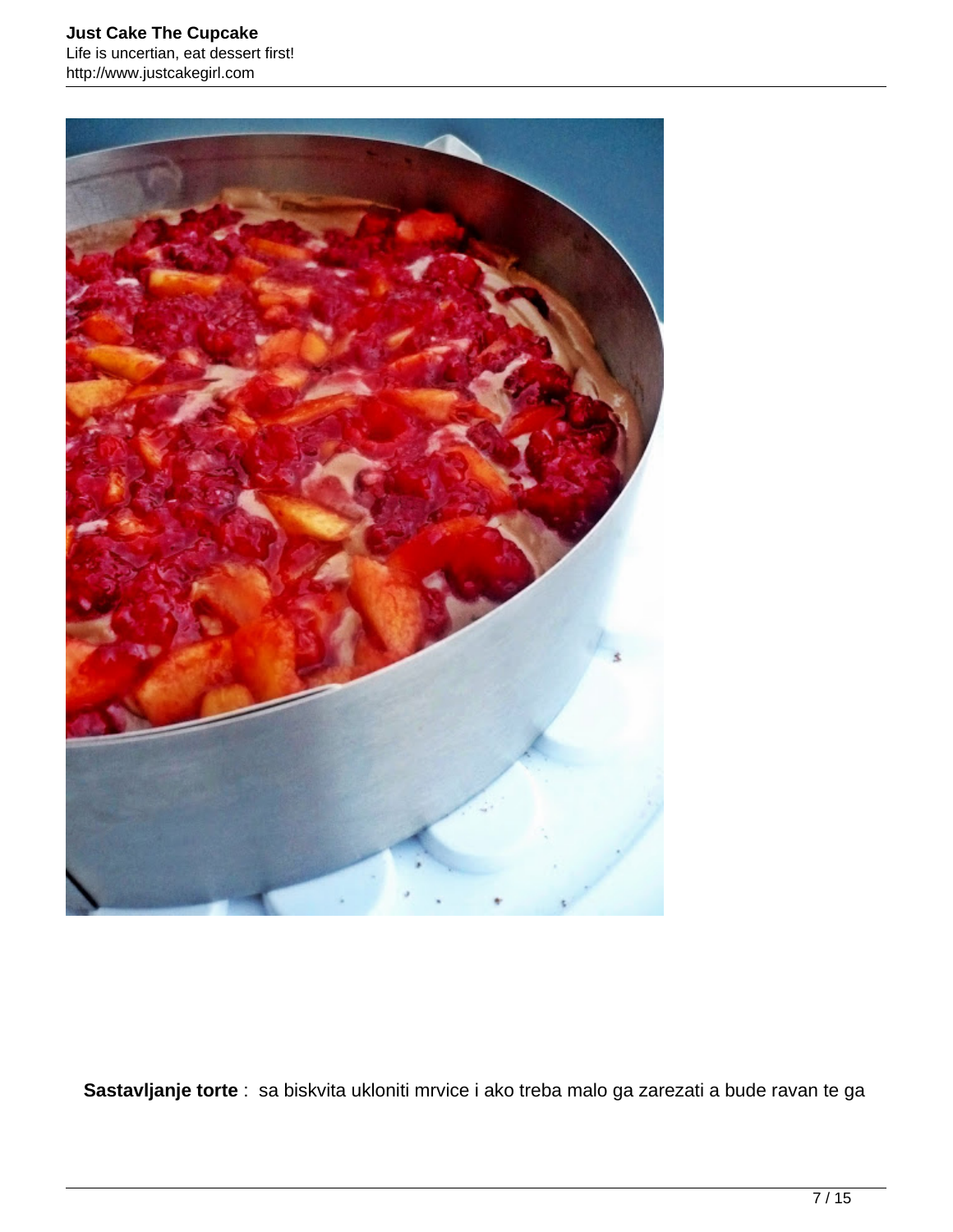postaviti na pladanj. Oko njega postaviti kalup u kojem se pekao da nam mouse ne izlazi van.Staviti jedan dio moussa na biskvit i gore poslagati nasjeckano vo?e pa pokriti drugim dijelom moussa i staviti drugi biskvi. Najbolje ga je ostaviti preko no?i u hladnjaku da se dobro stisne. Drugi dan premazati ga pekmezom i ukrasiti fondanom.

**Assembling the cake** : remove all the crumbles from the cake and trim it if it is uneven and put it on the platter. Put one part of the mousse on the cake, cover it with chopped fruit and add another layer of the mousse and the other cake. Leave it in the fridge for the night and than cover it with jam and decorate it with fondant with as you wish :)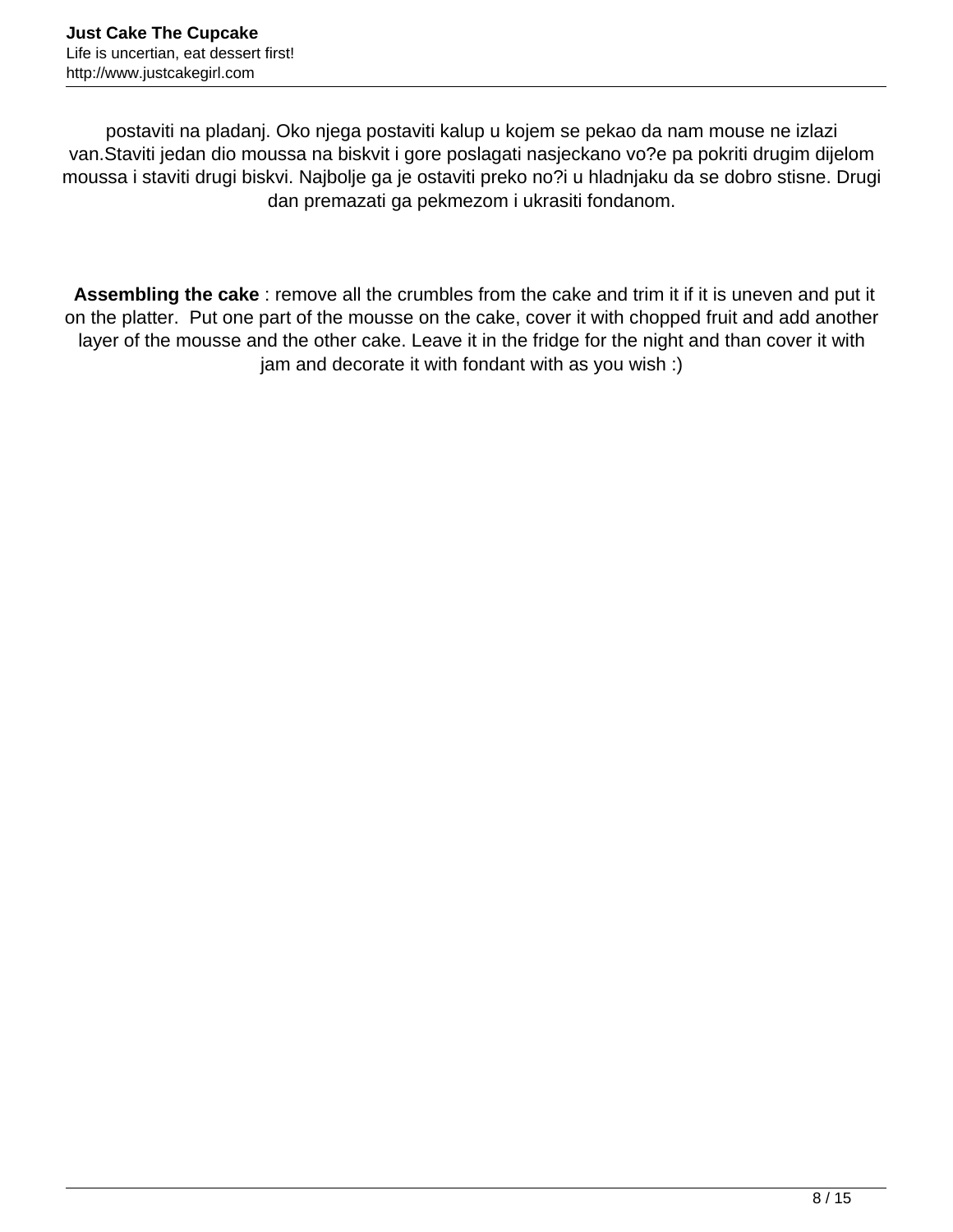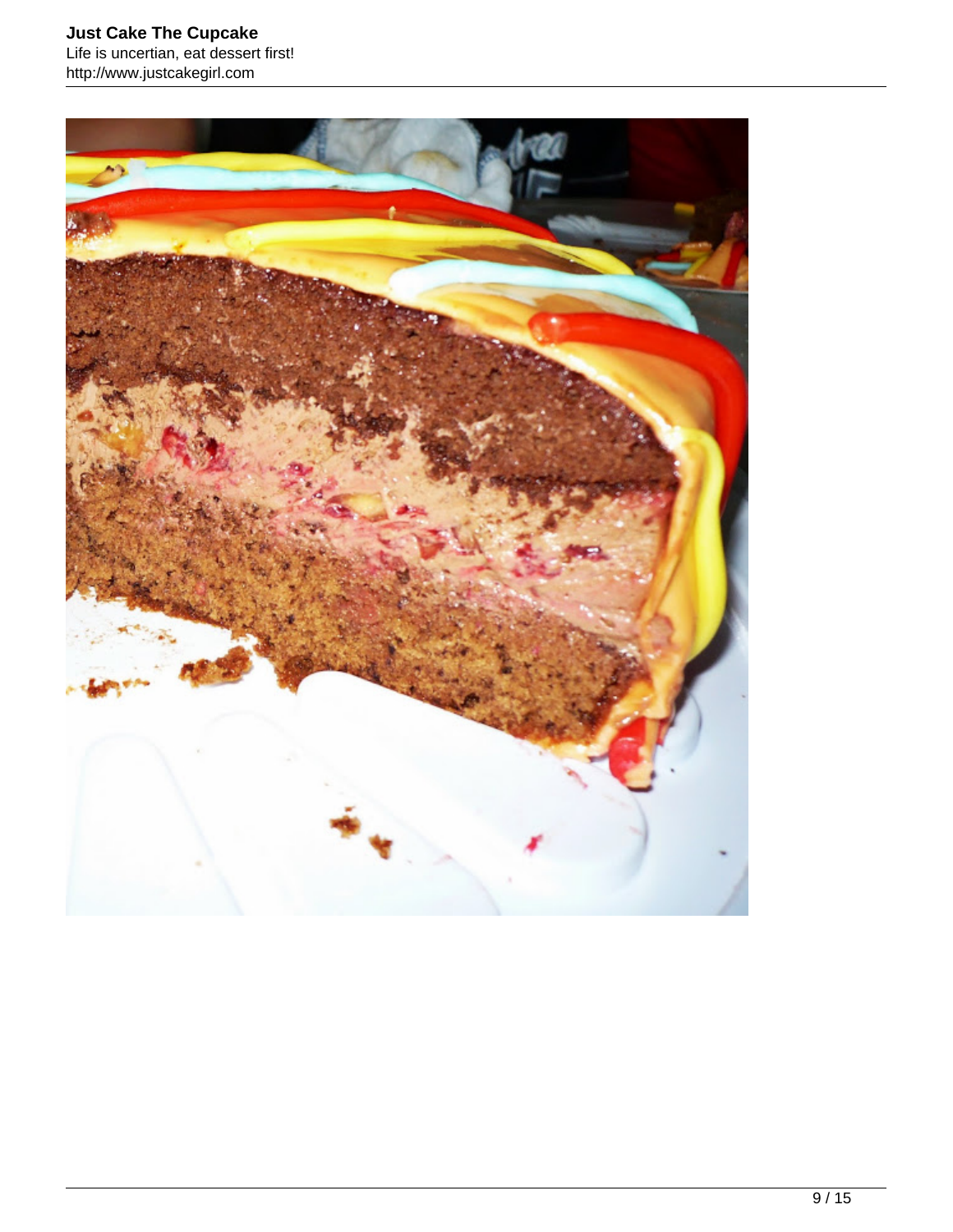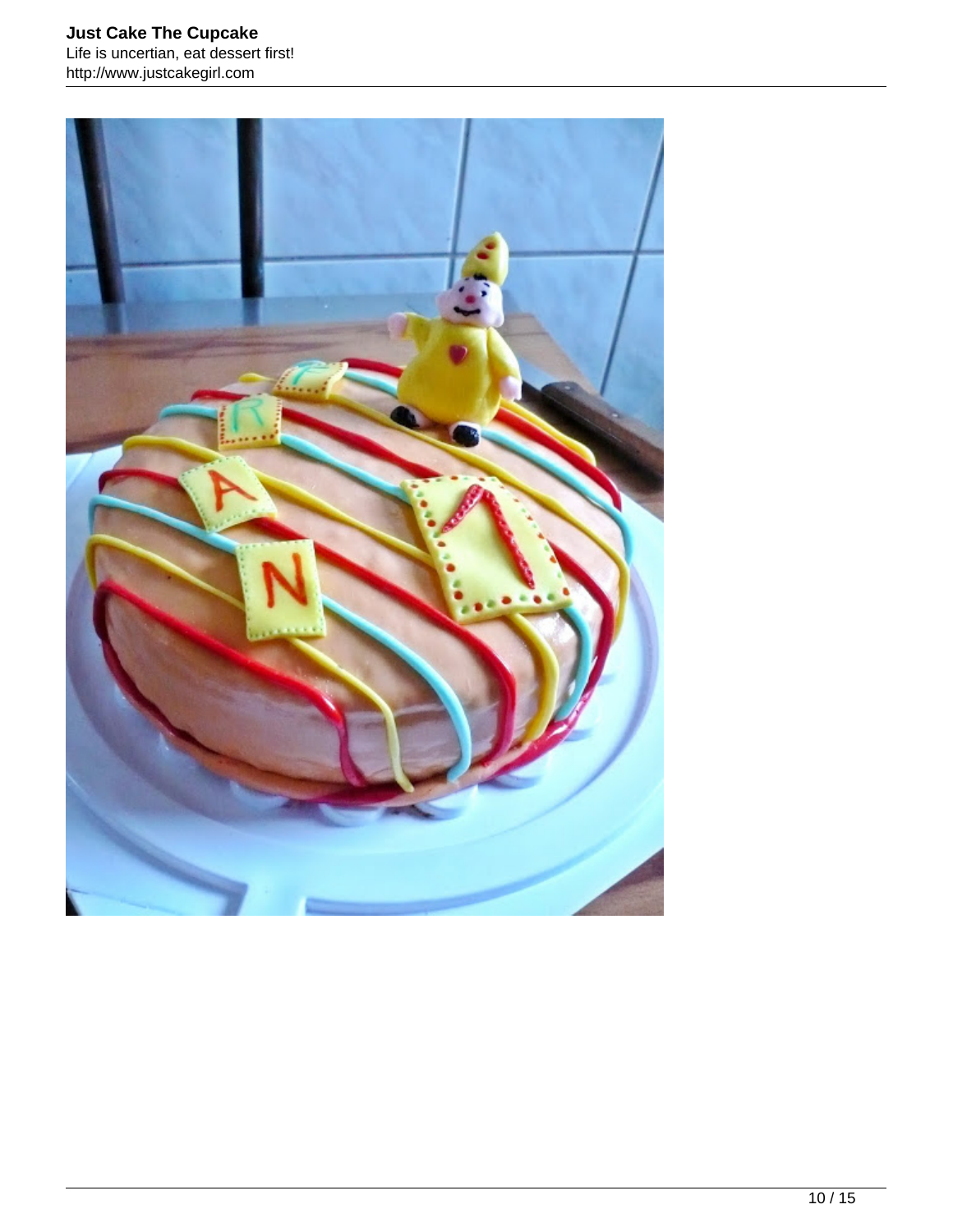

Little people and me :)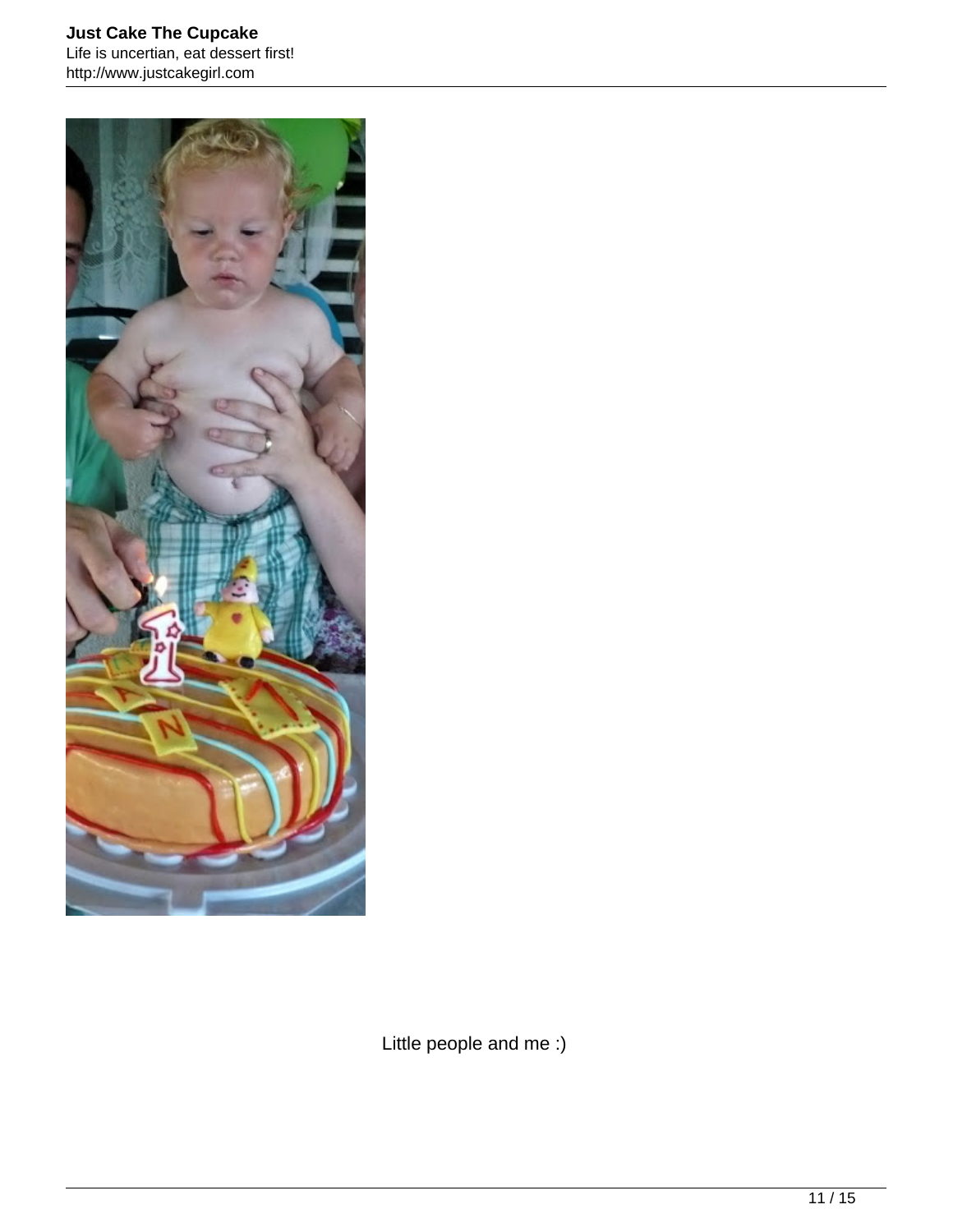

The big birthday boy :)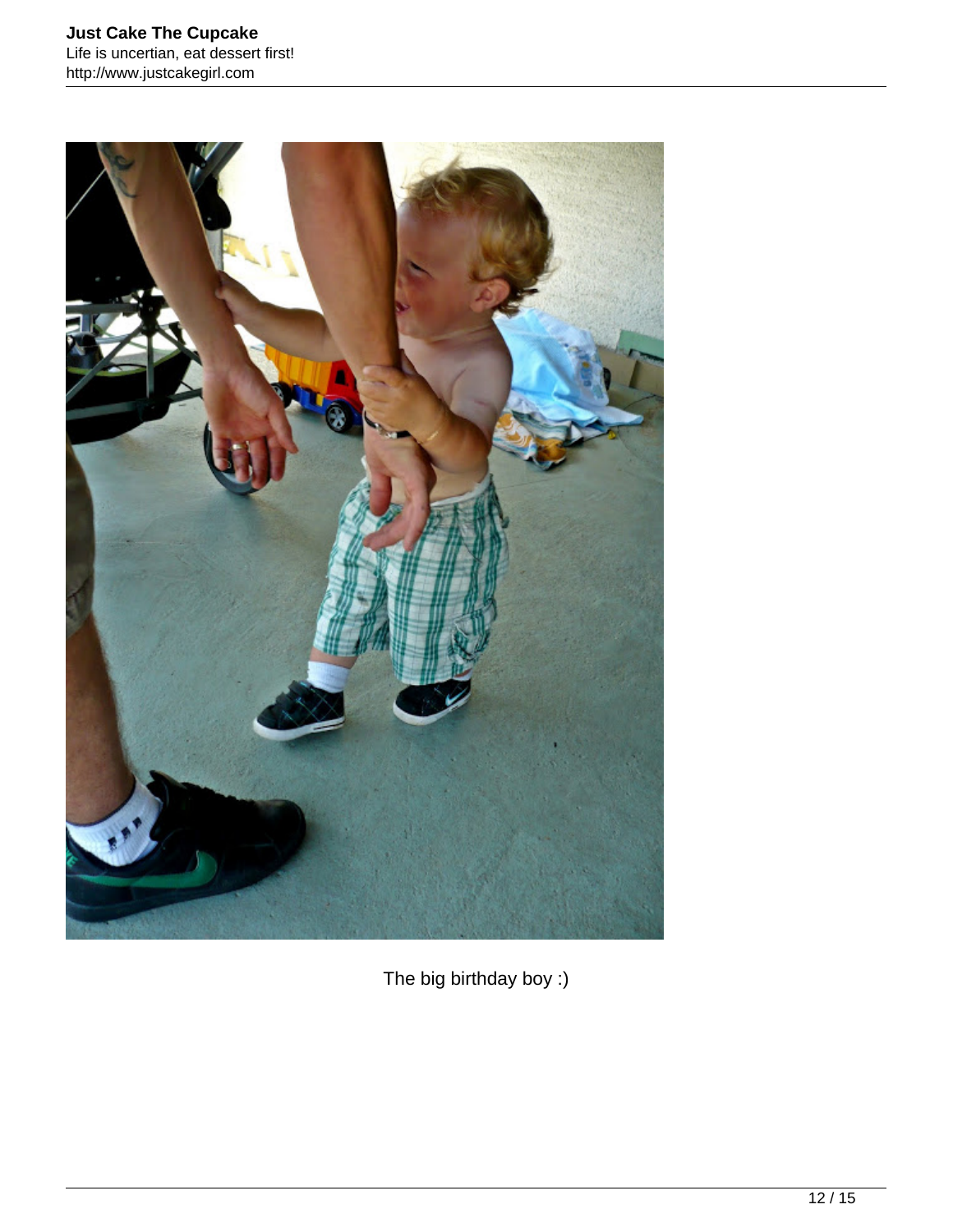

The big birthday boy :)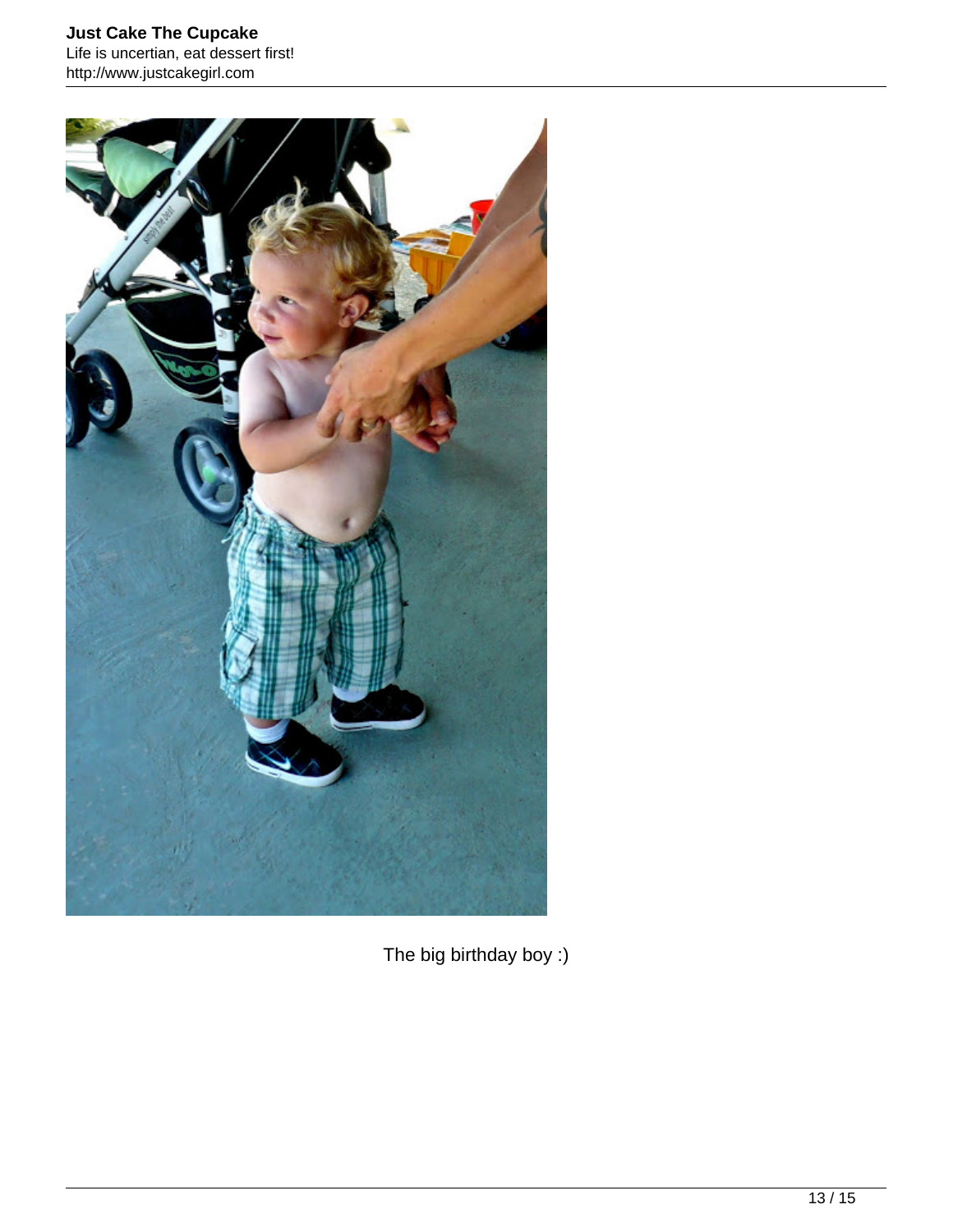

And another little girl, Lea that is 4 month old and me :))

 Nije me bilo duže vrijeme, imam puno posla na poslu :D od sutra sam 2 tjedna sama kod ku?e i imam par projekata koje želim ostvariti :) Tako da o?ekujte postove :) i planiram mali giveaway tako da pomno me pratite drugi tjedan :)

 It's been a long time since i made a food post because i have a lot of work to do at my workplace :D From tommorow on i'm home alone for 2 weeks so i have some food plans on my mind an i'll share them with you in the next 2 weeks. And I'm also planning a little giveaway so stay tuned :)